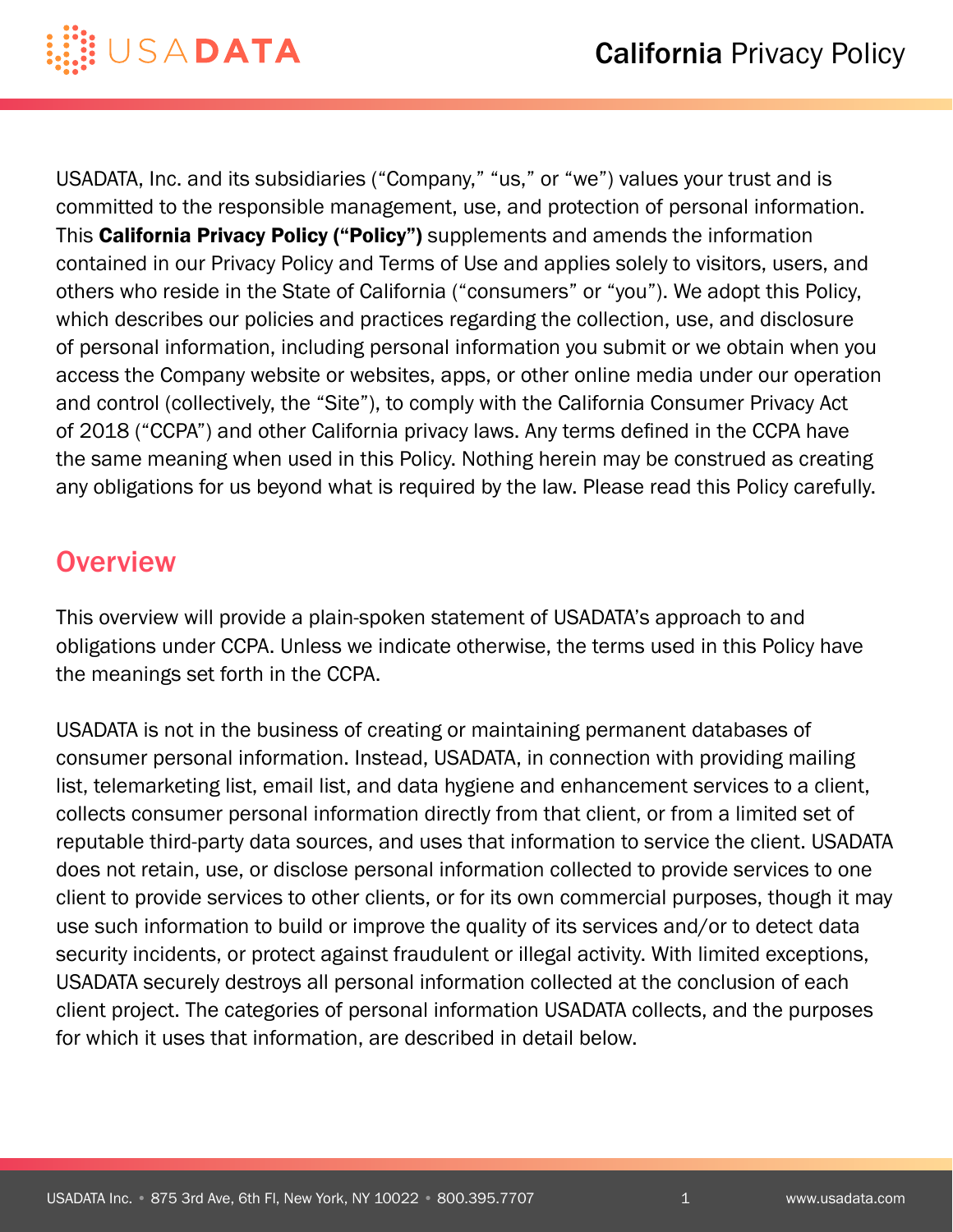

USADATA is not a "business," as that term is defined in the CCPA. Instead, it is a "service provider" to certain of its clients. Because it is a service provider, USADATA cannot act upon consumer requests to "know" or "delete" their personal information. In the event that we receive such requests, we will advise the requestor of this fact. USADATA does not, on behalf of any business, sell the personal information of any consumer whom USADATA knows has opted-out of the sale of their personal information by that business.

# Information We Collect

We may collect personal information in a variety of categories to carry out our business, operate the Site, comply with the law, and other purposes described in the CCPA. Specifically, we have collected the following categories of personal information from consumers within the last twelve (12) months:

| <b>Category</b>                                                                                                                           | <b>Examples</b>                                                                                                                                                                                                                                                                                                                                                                                 | <b>Collected</b> |
|-------------------------------------------------------------------------------------------------------------------------------------------|-------------------------------------------------------------------------------------------------------------------------------------------------------------------------------------------------------------------------------------------------------------------------------------------------------------------------------------------------------------------------------------------------|------------------|
| A. Identifiers                                                                                                                            | A real name, alias, postal address, unique personal<br>identifier, online identifier, Internet Protocol address,<br>email address, and account name                                                                                                                                                                                                                                             | YES <sup>1</sup> |
|                                                                                                                                           | Social Security number, driver's license number,<br>passport number, or other similar identifiers.                                                                                                                                                                                                                                                                                              | N <sub>O</sub>   |
| <b>B.</b> Personal information<br>categories listed in the<br>California Customer Records<br>statute (Cal. Civ. Code §<br>$1798.80(e)$ ). | Signature, Social Security number, physical<br>characteristics or description, passport number,<br>driver's license or state identification card number,<br>insurance policy number, employment, employment<br>history, bank account number, credit card number,<br>debit card number, or any other personal financial<br>information, medical information, or health<br>insurance information. | N <sub>O</sub>   |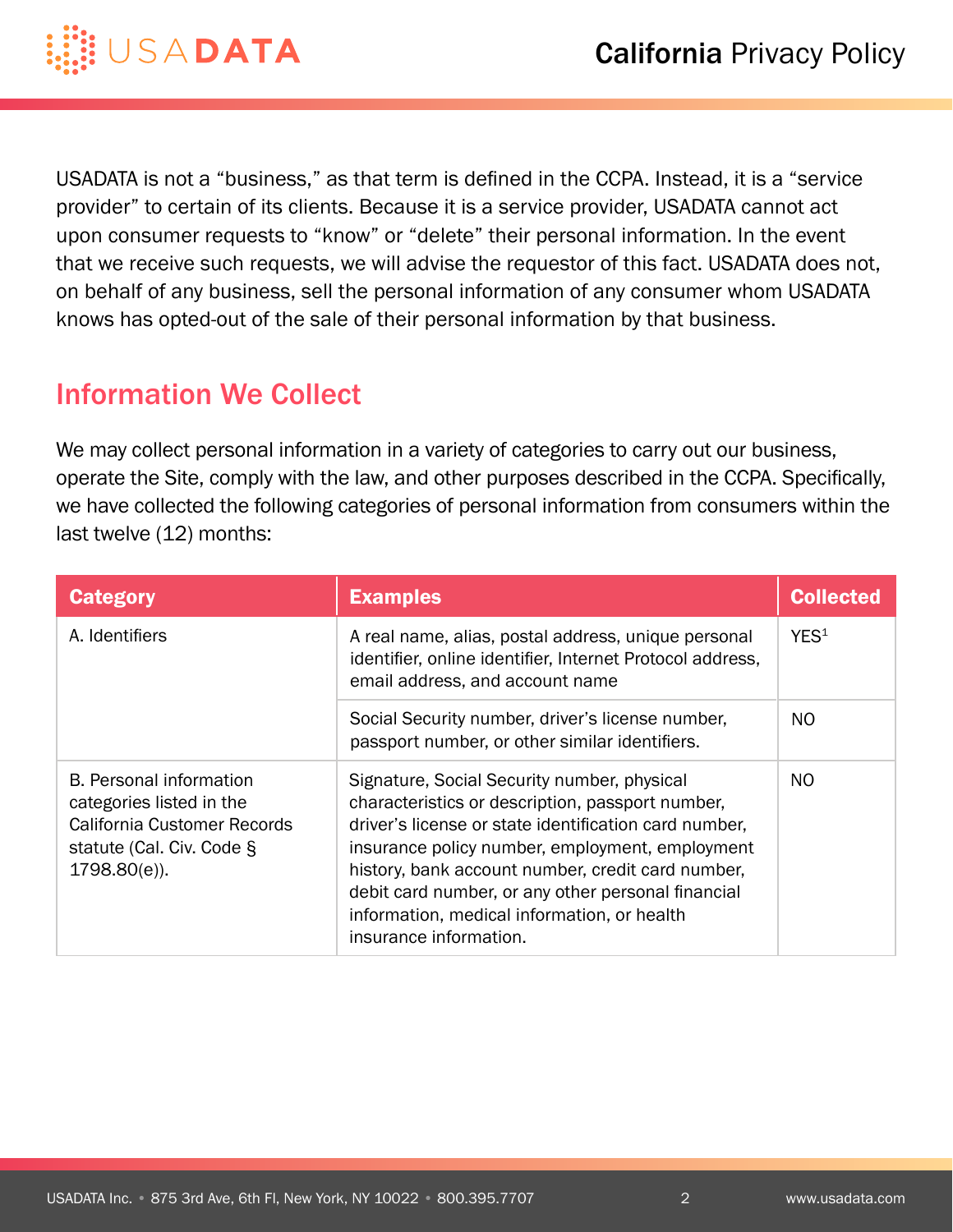

| <b>Category</b>                                                                    | <b>Examples</b>                                                                                                                                                                                                                                                                                                                                | <b>Collected</b> |
|------------------------------------------------------------------------------------|------------------------------------------------------------------------------------------------------------------------------------------------------------------------------------------------------------------------------------------------------------------------------------------------------------------------------------------------|------------------|
| C. Protected classification<br>characteristics under California<br>or federal law. | Age (40 years or older), race, color, ancestry,<br>national origin, citizenship, religion or creed, marital<br>status, sex (including gender, gender identity, and<br>veteran or military status.                                                                                                                                              | YES <sup>1</sup> |
|                                                                                    | Medical condition, physical or mental disability,<br>gender expression, pregnancy or childbirth and<br>related medical conditions), sexual orientation,<br>and genetic information (including familial genetic<br>information).                                                                                                                | <b>NO</b>        |
| D. Commercial information.                                                         | Records of personal property, products or services<br>purchased, obtained, or considered, or other<br>purchasing or consuming histories or tendencies.                                                                                                                                                                                         | YES <sup>1</sup> |
| E. Biometric information.                                                          | Genetic, physiological, behavioral, and biological<br>characteristics, or activity patterns used to extract a<br>template or other identifier or identifying information,<br>such as, fingerprints, faceprints, and voiceprints,<br>iris or retina scans, keystroke, gait, or other physical<br>patterns, and sleep, health, or exercise data. | <b>NO</b>        |
| F. Internet or other similar<br>network activity.                                  | Browsing history, search history, information on a<br>consumer's interaction with a website, application,<br>or advertisement.                                                                                                                                                                                                                 | <b>NO</b>        |
| G. Geolocation data.                                                               | Physical location or movements.                                                                                                                                                                                                                                                                                                                | YES <sup>1</sup> |
| H. Sensory data.                                                                   | Audio, electronic, visual, thermal, olfactory, or similar<br>information.                                                                                                                                                                                                                                                                      | <b>NO</b>        |
| I. Professional or employment-<br>related information.                             | Current or past job history or performance<br>evaluations.                                                                                                                                                                                                                                                                                     | YES <sup>2</sup> |
| J. Education information.                                                          | <b>Education level</b>                                                                                                                                                                                                                                                                                                                         | YES <sup>1</sup> |
| K. Inferences drawn from other<br>personal information.                            | Profile reflecting a person's preferences,<br>characteristics, psychological trends,<br>predispositions, behavior, attitudes, intelligence,<br>abilities, and aptitudes.                                                                                                                                                                       | YES <sup>1</sup> |

<sup>1</sup> These categories of data are collected in the Company's role as a Service Provider to it business clients.

<sup>2</sup> This category of data is collected by the Company's Human Resources department related to hiring and personnel decisions.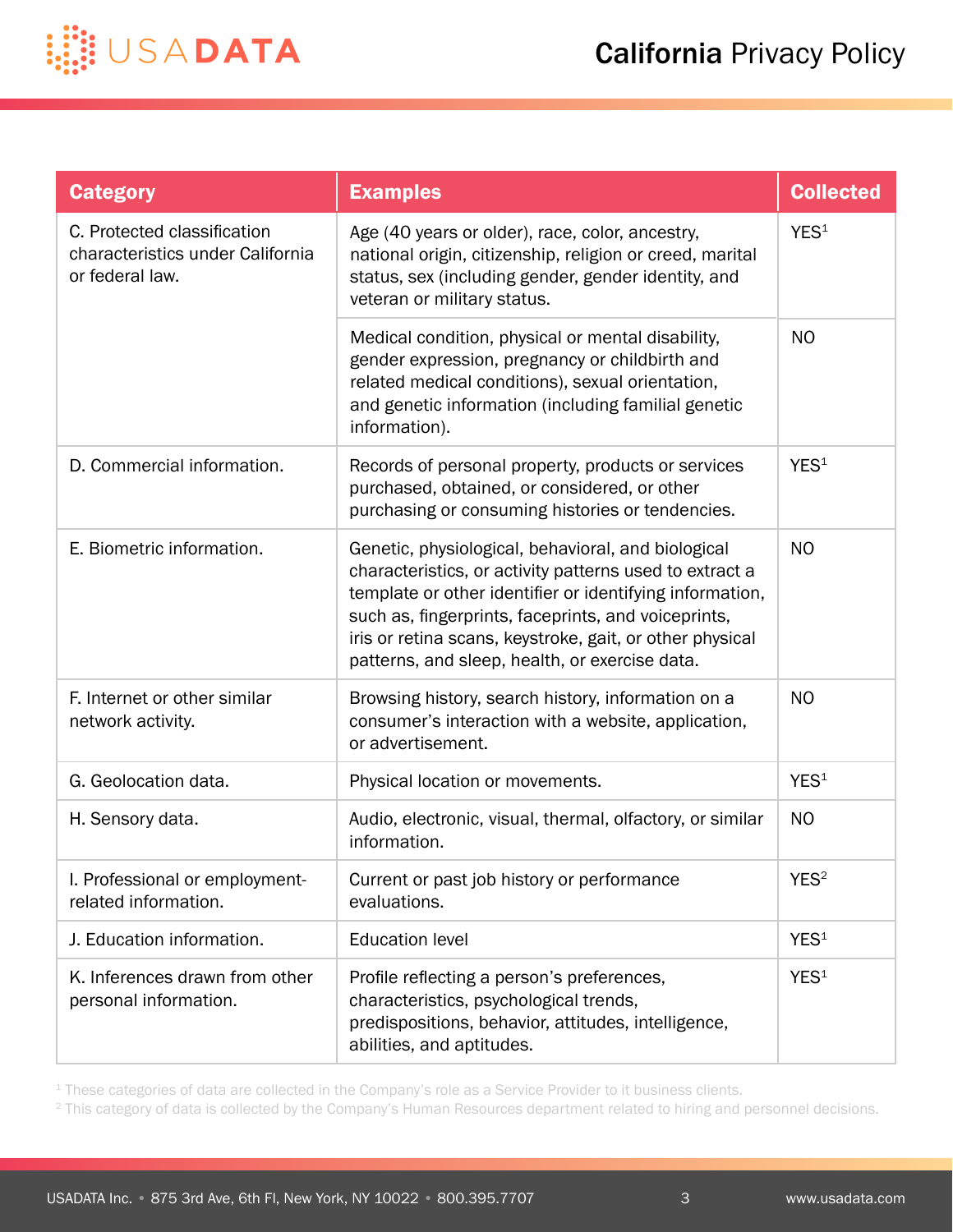

The Company may add to the categories of PI it collects. We will notify you in the event we do so. Personal information does not include certain types of information, including without limitation:

- Information made lawfully available from federal, state, or local government records.
- De-identified or aggregated consumer information.
- Information excluded from the CCPA's scope, such as:
	- certain health or medical information covered by the Health Insurance Portability and Accountability Act of 1996 (HIPAA) or the California Confidentiality of Medical Information Act (CMIA) or clinical trial data;
	- personal information covered by certain sector-specific privacy laws, including the Fair Credit Reporting Act (FRCA), the Gramm-Leach-Bliley Act (GLBA) or California Financial Information Privacy Act (FIPA), and the Driver's Privacy Protection Act of 1994.

We obtain the categories of personal information listed above from the following categories of sources:

- From the clients to whom we provide services.
- From the third-parties that we interact with in connection with the services we perform, including for example from advertising networks, data brokers, service providers, consumer data resellers, data analytics providers, internet service providers, social networks and operating systems and platforms.
- Through activity on our website [\(www.usadata.com\)](https://www.usadata.com).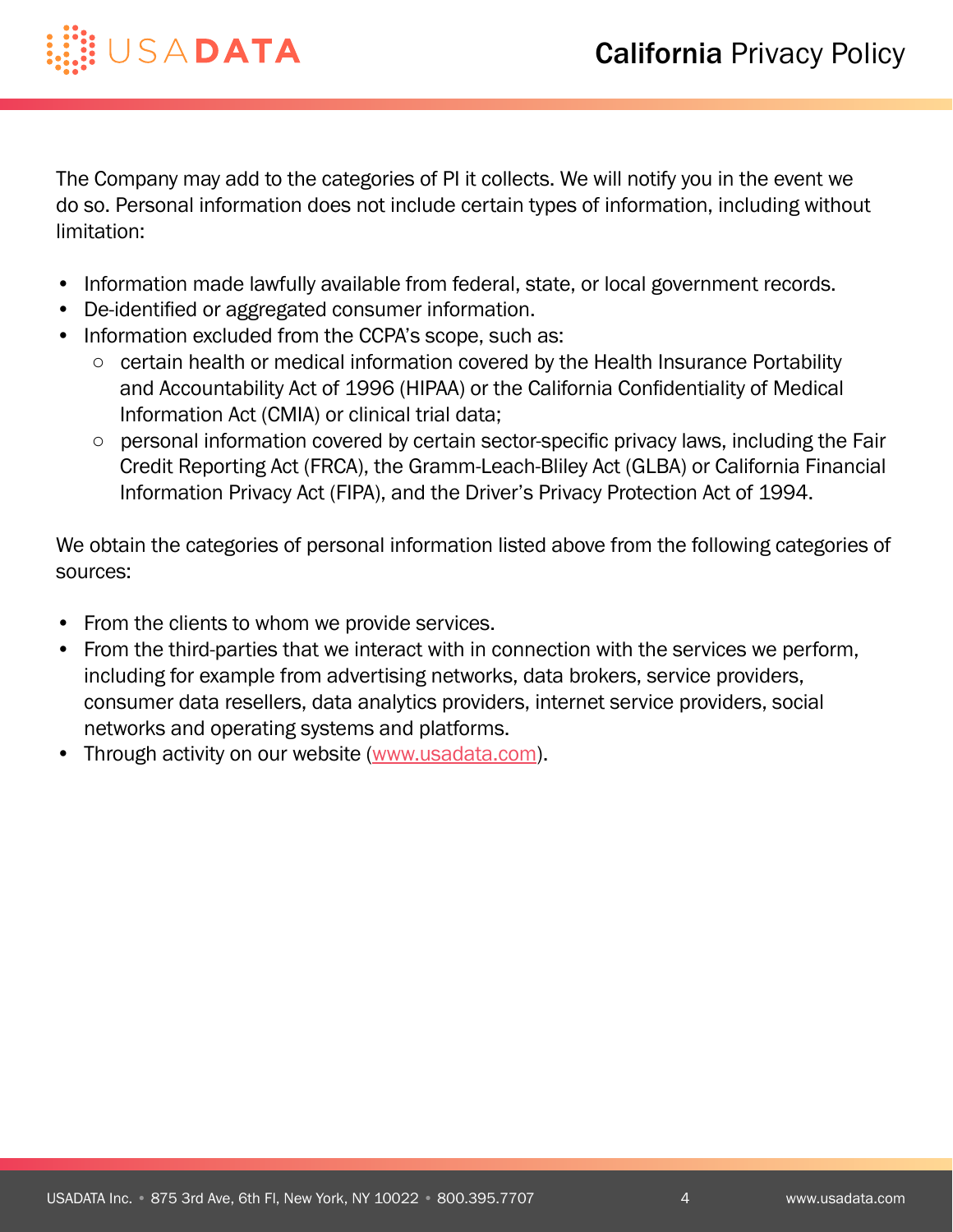

### Purposes for Which We Use Personal Information

We may use the personal information we collect for one or more of the following business and/or commercial purposes:

- To fulfill or meet the reason you provided the information. For example, if you share your name and contact information to request a price quote or ask a question about our products or services, we will use that personal information to respond to your inquiry. If you provide your personal information to purchase a product or service, we will use that information to process your payment and facilitate delivery. We may also save your information to facilitate new product orders or process returns.
- To provide you with support and to respond to your inquiries, including to investigate and address your concerns and monitor and improve our responses.
- To provide you with information, products or services that you request from us.
- To carry out our obligations and enforce our rights arising from any contracts entered into between you and us, including for billing and collections.
- To improve our website and present its contents to you.
- For testing, research, analysis and product development.
- As necessary or appropriate to protect the rights, property or safety of us, our clients or others.
- To respond to law enforcement requests and as required by applicable law, court order, or governmental regulations.
- As described to you when collecting your personal information or as otherwise set forth in the CCPA.

We will not use your personal information for a materially different purpose than those identified above without notifying you of this new use and obtaining your explicit consent.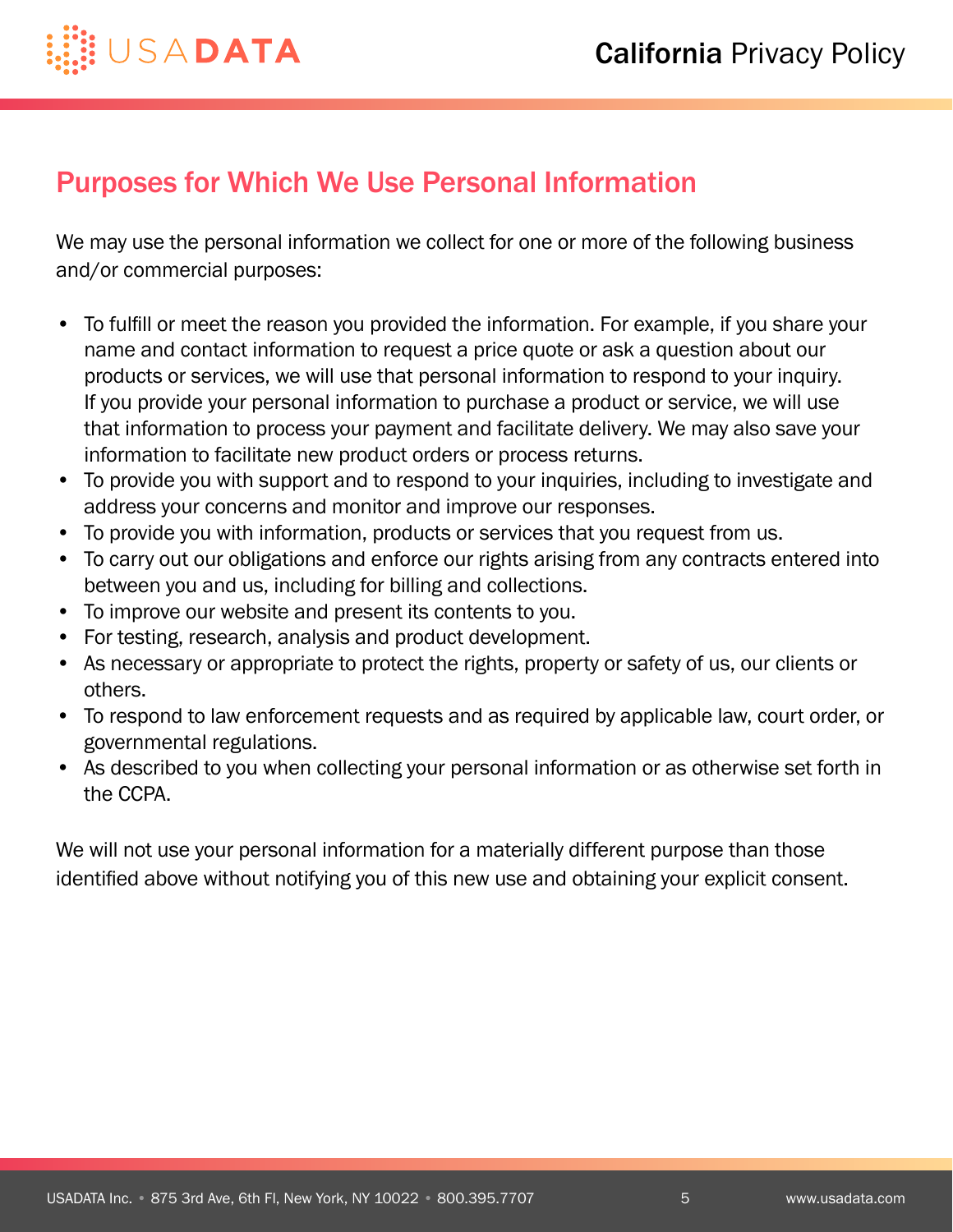

# Categories of Personal Information Sold or Disclosed for Business Purposes

In the past twelve (12) months, we have sold or disclosed for a business purpose the following categories of personal information to the following categories of third parties:

| <b>CATEGORIES OF PERSONAL</b><br><b>INFORMATION SOLD OR DISCLOSED FOR</b><br><b>BUSINESS PURPOSES</b>                                                                               | <b>CATEGORIES OF THIRD PARTIES TO</b><br><b>WHOM SOLD OR DISCLOSED</b>                                                                                                                                                                                                                                                                                                                                                                                      |
|-------------------------------------------------------------------------------------------------------------------------------------------------------------------------------------|-------------------------------------------------------------------------------------------------------------------------------------------------------------------------------------------------------------------------------------------------------------------------------------------------------------------------------------------------------------------------------------------------------------------------------------------------------------|
| Identifiers. Examples include real name, alias,<br>postal address, unique personal identifier,<br>online identifier, Internet Protocol address, email<br>address, and account name. | Sold to clients to whom we provide certain of our<br>services. Clients may include resellers such as<br>printers and agencies or end clients in a variety<br>of industries such as financial services or retail.<br>Disclosed to third-parties we interact with in<br>connection with the services we perform, such<br>as data brokers that provide mailing lists, data<br>enhancement services and/or email, digital or<br>social media campaign services. |
| Protected classification characteristics under<br>California or federal law                                                                                                         | Sold to clients to whom we provide certain of our<br>services. Clients may include resellers such as<br>printers and agencies or end clients in a variety<br>of industries such as financial services or retail.<br>Disclosed to third-parties we interact with in<br>connection with the services we perform, such<br>as data brokers that provide mailing lists, data<br>enhancement services and/or email, digital or<br>social media campaign services. |
| <b>Commercial information</b>                                                                                                                                                       | Sold to clients to whom we provide certain of our<br>services. Clients may include resellers such as<br>printers and agencies or end clients in a variety<br>of industries such as financial services or retail.<br>Disclosed to third-parties we interact with in<br>connection with the services we perform, such<br>as data brokers that provide mailing lists, data<br>enhancement services and/or email, digital or<br>social media campaign services. |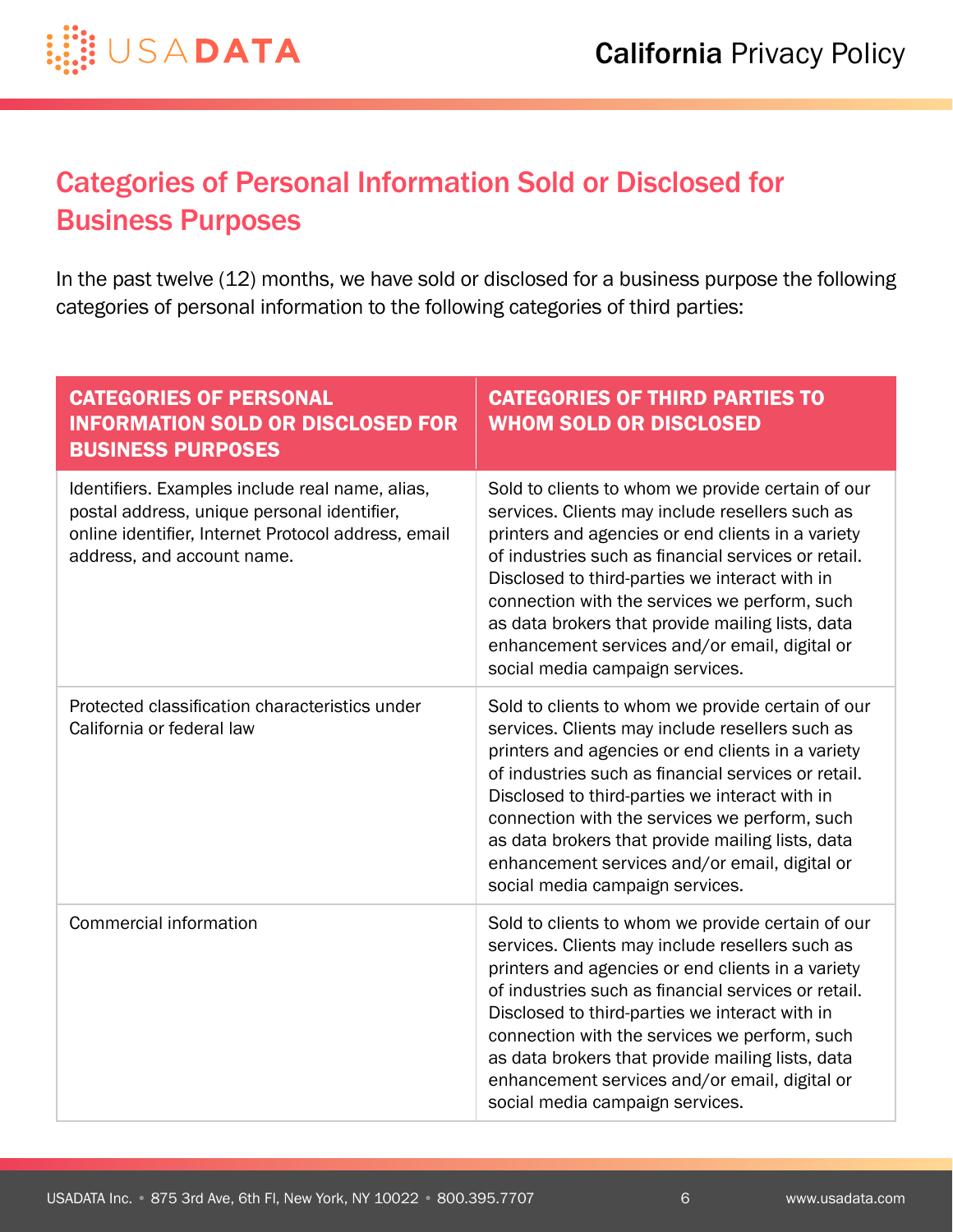

| <b>CATEGORIES OF PERSONAL</b><br><b>INFORMATION SOLD OR DISCLOSED FOR</b><br><b>BUSINESS PURPOSES</b> | <b>CATEGORIES OF THIRD PARTIES TO</b><br><b>WHOM SOLD OR DISCLOSED</b>                                                                                                                                                                                                                                                                                                                                                                                      |
|-------------------------------------------------------------------------------------------------------|-------------------------------------------------------------------------------------------------------------------------------------------------------------------------------------------------------------------------------------------------------------------------------------------------------------------------------------------------------------------------------------------------------------------------------------------------------------|
| Geolocation data                                                                                      | Sold to clients to whom we provide certain of our<br>services. Clients may include resellers such as<br>printers and agencies or end clients in a variety<br>of industries such as financial services or retail.<br>Disclosed to third-parties we interact with in<br>connection with the services we perform, such<br>as data brokers that provide mailing lists, data<br>enhancement services and/or email, digital or<br>social media campaign services. |
| Professional or employment-related information                                                        | Disclosed to third-parties that provide human<br>resources support services.                                                                                                                                                                                                                                                                                                                                                                                |
| <b>Education information</b>                                                                          | Sold to clients to whom we provide certain of our<br>services. Clients may include resellers such as<br>printers and agencies or end clients in a variety<br>of industries such as financial services or retail.<br>Disclosed to third-parties we interact with in<br>connection with the services we perform, such<br>as data brokers that provide mailing lists, data<br>enhancement services and/or email, digital or<br>social media campaign services. |
| Inferences drawn from other personal<br>information.                                                  | Sold to clients to whom we provide certain of our<br>services. Clients may include resellers such as<br>printers and agencies or end clients in a variety<br>of industries such as financial services or retail.<br>Disclosed to third-parties we interact with in<br>connection with the services we perform, such<br>as data brokers that provide mailing lists, data<br>enhancement services and/or email, digital or<br>social media campaign services. |

(NOTE: Under the CCPA, personal information is not considered "sold" if it is shared at the direction of the consumer.)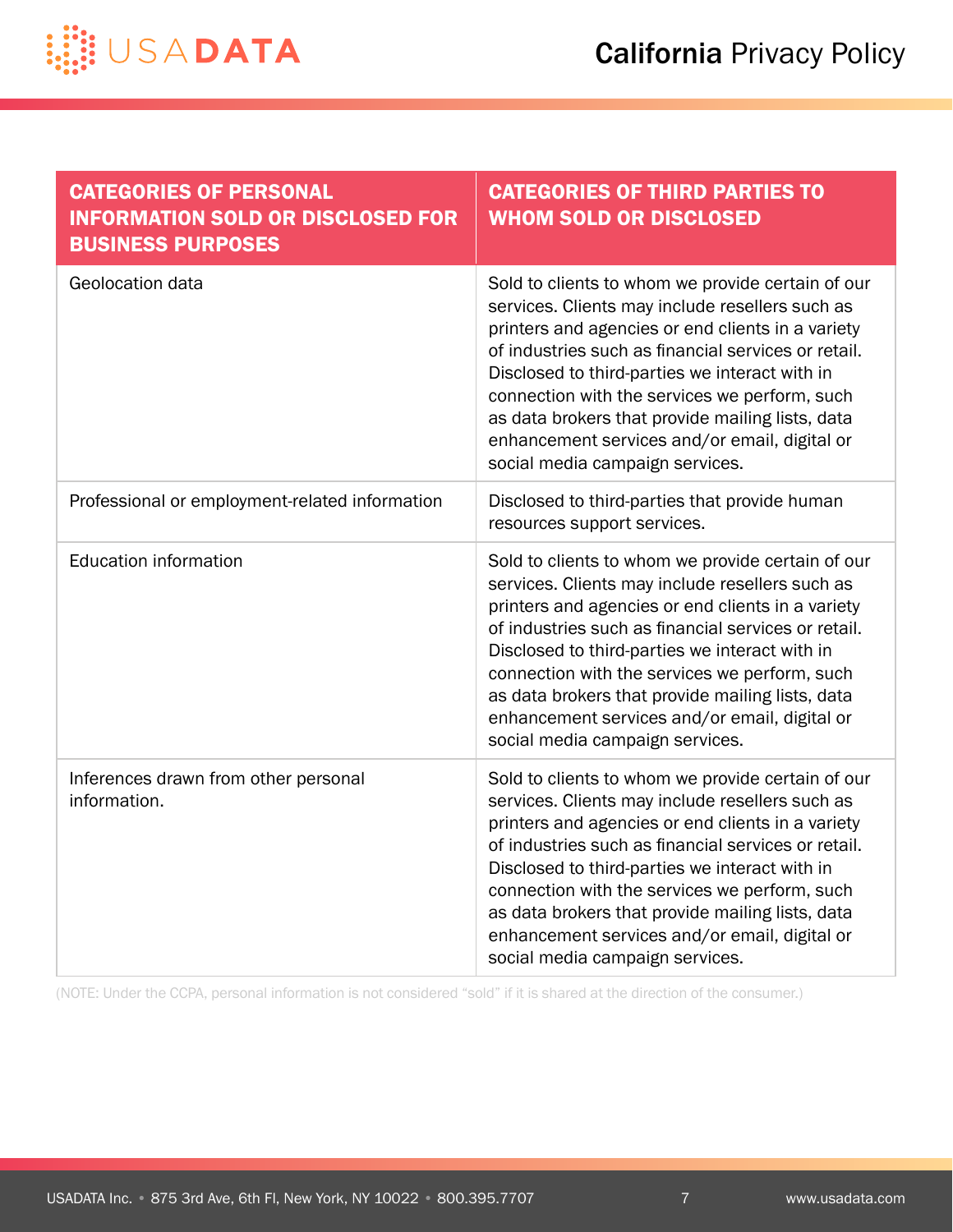

## **Right to Know**

You as a California resident have the right to request that businesses disclose certain information to you about their collection, use, disclosure, and/or sale of your personal information over the past 12 months. Specifically, you have the right to request that these businesses disclose to you:

- The categories of personal information that were collected about you.
- The categories of sources for the personal information were collected about you.
- The business or commercial purpose for collecting that personal information.
- The categories of personal information the business sold or disclosed for a business purpose.
- The categories of third parties to whom the personal information was sold or disclosed for a business purpose.
- The specific pieces of personal information these businesses collected about you.

The business is required to verify your identity before complying with your request. Instructions for submitting verifiable requests for the above information, an explanation of how those requests are verified, and a description of circumstances which may result in the denial of your request, should be set forth in the business' privacy policy.

## Deletion Request Rights

You have the right to request that a business delete your personal information from its records. A business is required to verify your identity before complying with your request. Instructions for submitting verifiable requests, an explanation of how the business verifies requests, and a description of circumstances which may result in the denial of your request, should be set forth in the business's privacy policy.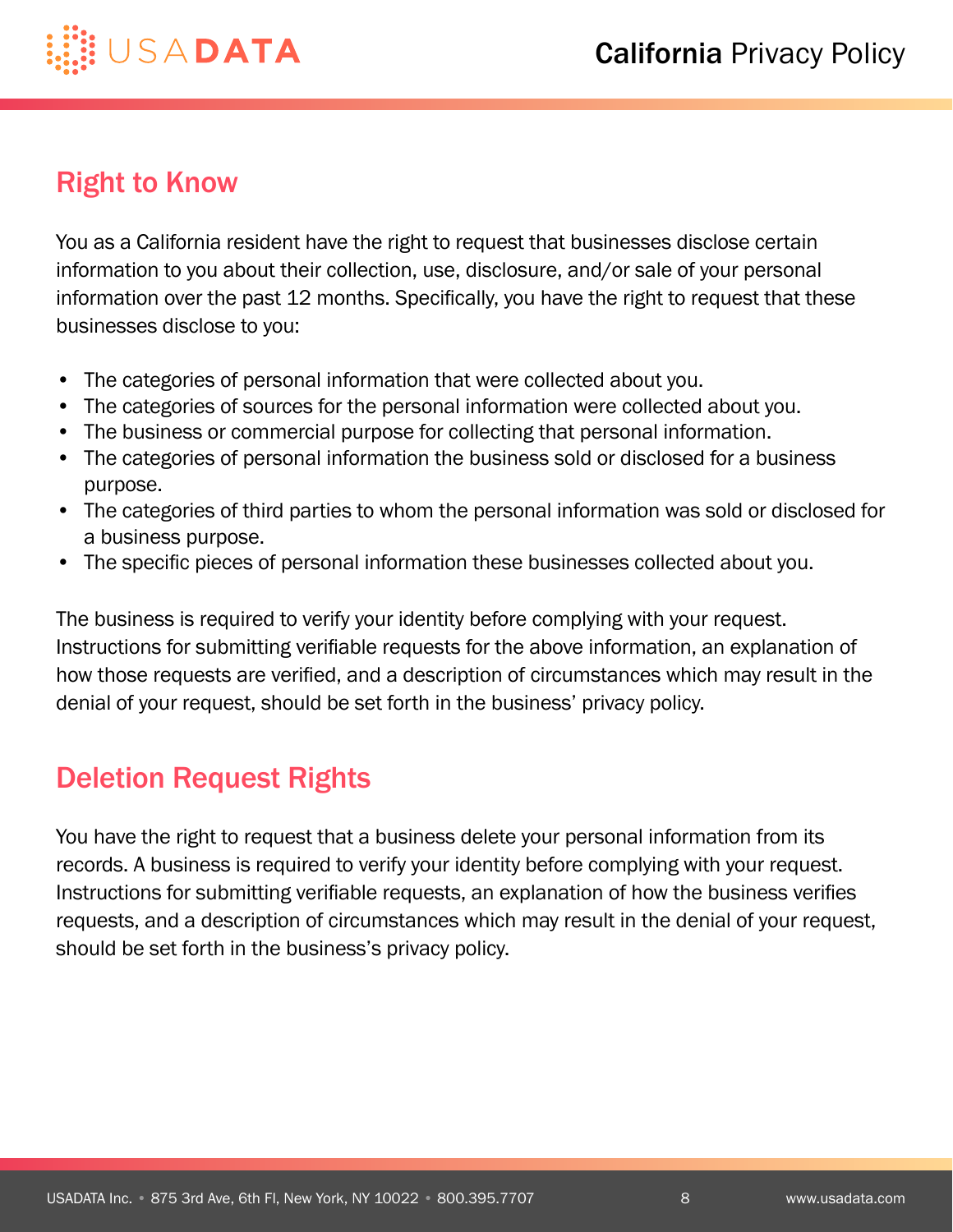

#### Submitting Consumer Rights Requests

Because it is a service provider, USADATA cannot act upon consumer requests to know or delete their personal information. In the event that we receive such requests, we will advise the requestor of this fact. USADATA does not, on behalf of any business, sell the personal information of any consumer whom USADATA knows has opted-out of the sale of their personal information by that business.

## Response Time and Format

We will confirm receipt of your Request within 10 business days, and will endeavor to respond to your Request within forty-five (45) calendar days (though, in some instances, we may require up to ninety calendar (90) days to respond, in which case we will notify you that we need the applicable extension, and explain the basis for it). As a service provider, we cannot respond to requests to know or delete your personal information, and will notify you of that fact upon receipt of your request. In the event that a business, on whose behalf we sell your personal information, advises us that you have opted-out of such sales, we will cease selling your information on behalf of that business.

In the event we cannot comply with your request, in part or in full, we will provide a corresponding explanation.

We do not charge a fee to process or respond to your verifiable consumer request unless it is excessive, repetitive, or manifestly unfounded. If we determine that the request warrants a fee, we will tell you why we made that decision and provide you with a cost estimate before completing your request.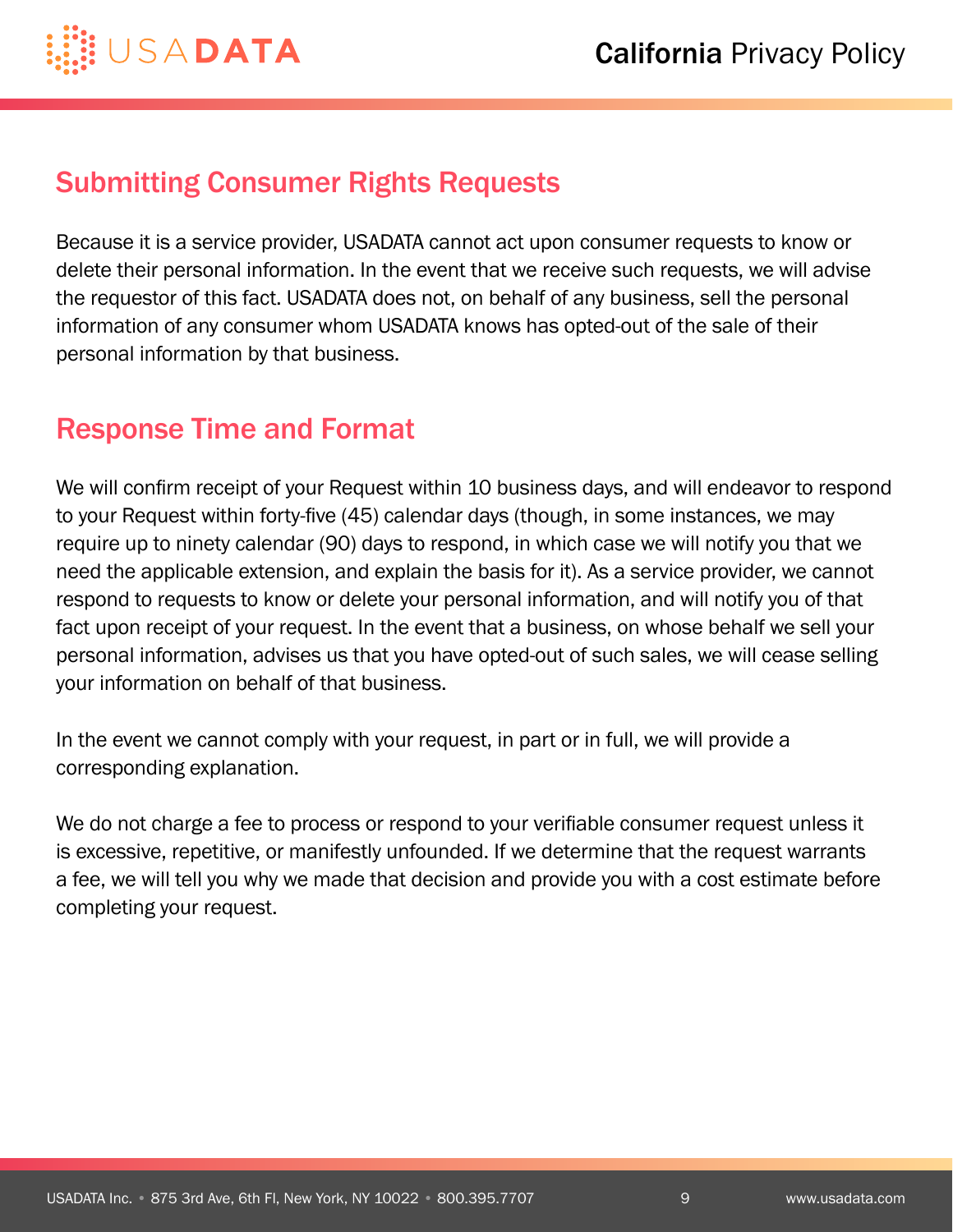



### Opt-Out Rights

You have the right to opt-out of the sale of your personal information by a business that has collected it. Instructions for submitting verifiable requests, an explanation of how the business verifies requests, and a description of circumstances which may result in the denial of your request, should be set forth in the business's privacy policy.

#### **Minors**

Minors may not use our websites or submit information to us. We do not intentionally collect information about minors.

Additionally, USADATA does not have actual knowledge that it has sold the personal information of minors under 16 years of age.

## Non-Discrimination

We will not discriminate against you for exercising any of your CCPA rights. Unless permitted by the CCPA, we will not:

- Deny you goods or services or provide a different level or quality of goods or services.
- Charge you different prices or rates for goods or services, including through granting discounts or other benefits, or imposing penalties.
- Suggest that you may receive a different price or rate for goods or services or a different level or quality of goods or services.